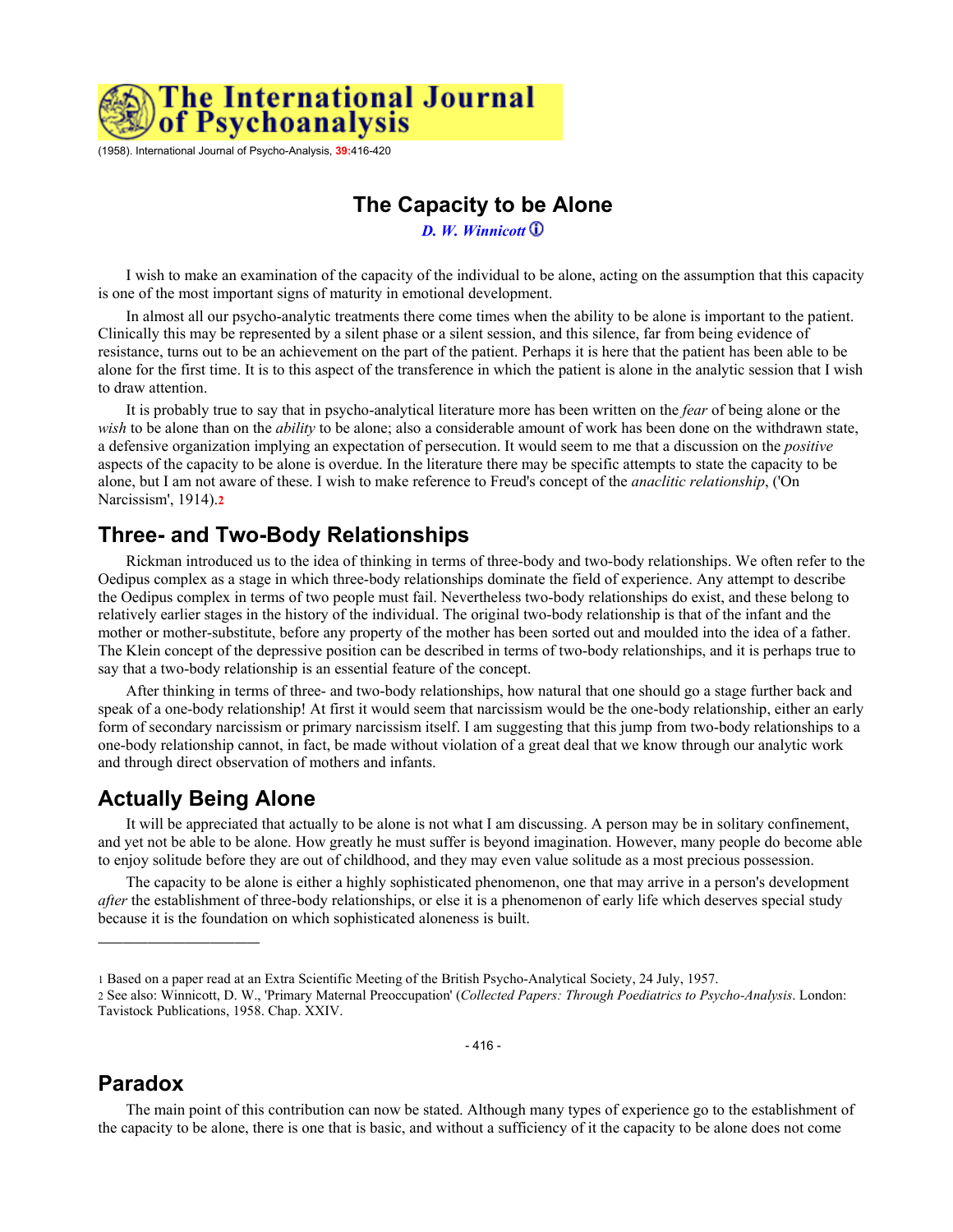about; *this experience is that of being alone, as an infant and small child, in the presence of mother.* Thus the basis of the capacity to be alone is a paradox; it is the experience of being alone while someone else is present.

Here is implied a rather special type of relationship, that between the infant or small child who is alone, and the mother or mother-substitute who is in fact reliably present even if represented for the moment by a cot or a pram or the general atmosphere of the immediate environment. I would like to suggest a name for this special type of relationship.

Personally I like to use the term *ego-relatedness*, which is convenient in that it contrasts rather clearly with the word *id-relationship*, which is a recurring complication in what might be called ego life. Ego-relatedness refers to the relationship between two people, one of whom at any rate is alone; perhaps both are alone, yet the presence of each is important to the other. I consider that if one compares the meaning of the word 'like' with that of the word 'love', one can see that liking is a matter of ego-relatedness, whereas loving is more a matter of id-relationships, either crude or in sublimated form.

Before developing these two ideas in my own way I wish to remind you how it would be possible to refer to the capacity to be alone in well-worn psycho-analytic phraseology.

#### **After Intercourse**

It is perhaps fair to say that after satisfactory intercourse each partner is alone and is contented to be alone. Being able to enjoy being alone along with another person who is also alone is in itself an experience of health. Lack of id-tension may produce anxiety, but time-integration of the personality enables the individual to wait for the natural return of id tension, and to enjoy sharing solitude, that is to say, solitude that is relatively free from the property that we call 'withdrawal'.

#### **Primal Scene**

It could be said that an individual's capacity to be alone depends on his ability to deal with the feelings aroused by the primal scene. In the primal scene an excited relationship between the parents is perceived or imagined, and this is accepted by the child who is healthy and who is able to master the hate and to gather it into the service of masturbation. In masturbation the whole responsibility for the conscious and unconscious fantasy is accepted by the individual child, who is the third person in a three-body or triangular relationship. To be able to be alone in these circumstances implies a maturity of erotic development, a genital potency or the corresponding female acceptance; it implies fusion of the aggressive and erotic impulses and ideas, and it implies a tolerance of ambivalence; along with all this there would naturally be a capacity on the part of the individual to identify with each of the parents.

A statement in these or any terms could become almost infinitely complex, because the capacity to be alone is so nearly synonymous with emotional maturity.

### **Good Internal Object**

I will now attempt to use another language, one that derives from the work of Melanie Klein. The capacity to be alone depends on the existence in the psychic reality of the individual of a good object. The good internal breast or penis or the good internal relationships are well enough set up and defended for the individual (at any rate for the time being) to feel confident about the present and the future. The relationship of the individual to his or her internal objects, along with confidence in regard to internal relationships, provides of itself a sufficiency of living, so that temporarily he or she is able to rest contented even in the absence of external objects and stimuli. Maturity and the capacity to be alone implies that the individual has had the chance through good-enough mothering to build up a belief in a benign environment. This belief is built up through a repetition of satisfactory instinctual gratifications.

In this language one finds oneself referring to an earlier stage in the individual's development than that at which the classical Oedipus complex holds sway. Nevertheless a considerable degree of ego maturity is being assumed. The integration of the individual into a unit is assumed, otherwise there would be no sense in making reference to the inside and the outside, or in giving special significance to the fantasy of the inside. In negative terms: there must be

- 417 -

a relative freedom from persecutory anxiety. In positive terms: the good internal objects are in the individual's personal inner world, and are available for projection at a suitable moment.

## **To be Alone in an Immature State**

The question which will be asked at this point is this: Can a child or an infant be alone at a very early stage when ego immaturity makes it impossible for a description of being alone to be given in the phraseology that has just been employed? It is the main part of my thesis that we do need to be able to speak of an unsophisticated form of being alone,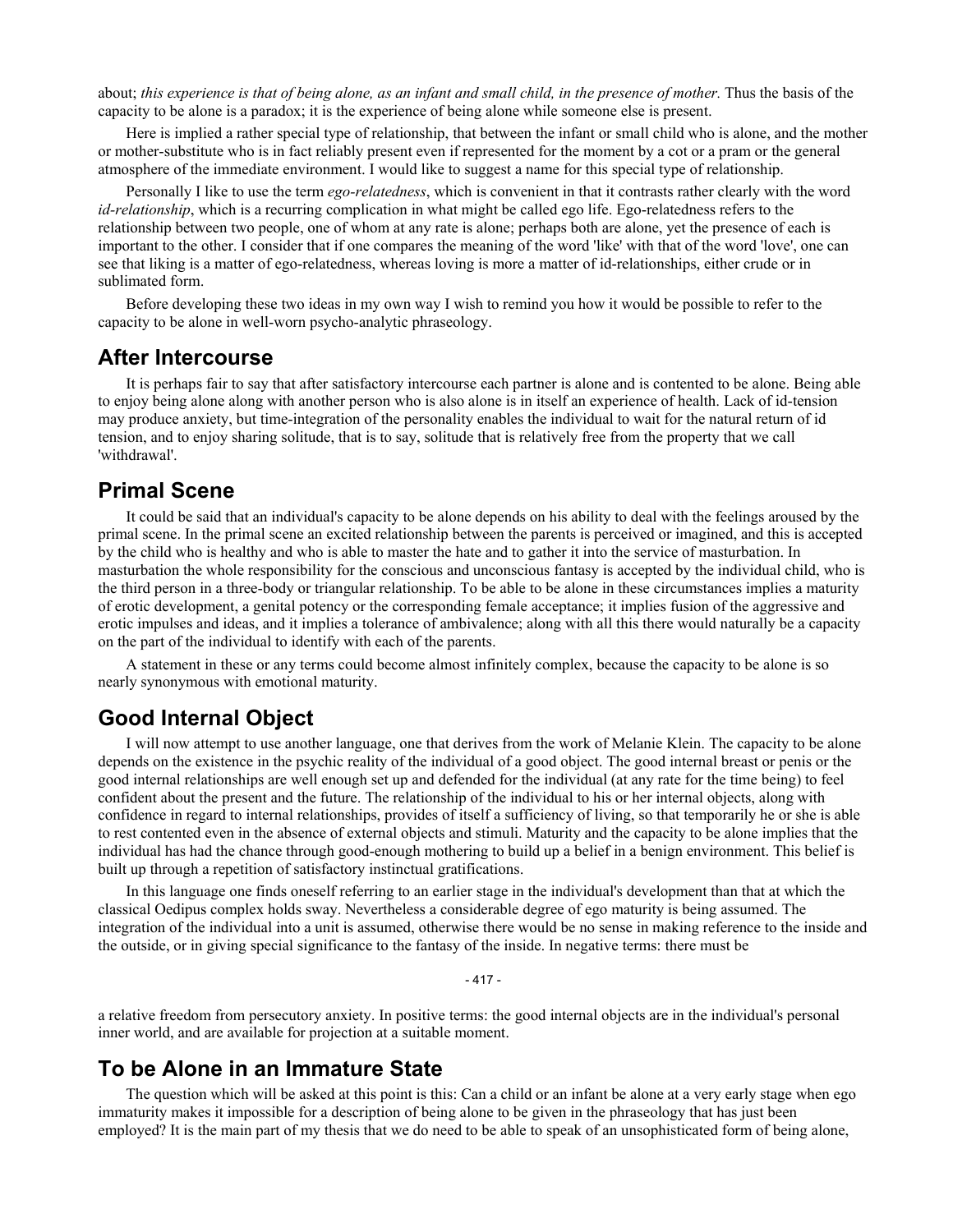and that even if we agree that the capacity to be truly alone is a sophistication, the ability to be truly alone has as its basis the early experience of being alone in the presence of someone. Being alone in the presence of someone can take place at a very early stage, when the *ego immaturity is naturally balanced by ego support* from the mother. In the course of time the individual introjects the ego-supportive mother and in this way becomes able to be alone without frequent reference to the mother or mother symbol.

#### **'I am Alone'**

I would like to take up this subject in a different way by studying the words 'I am alone'.

First there is the word 'I', implying much emotional growth. The individual is established as a unit. Integration is a fact. The external world is repudiated and an internal world has become possible. This is simply a topographical statement of the personality as a thing, as an organization of ego-nuclei. At this point no reference is being made to living.

Next come the words 'I am', representing a stage in individual growth. By these words the individual not only has shape but also life. In the beginnings of 'I am' the individual is (so to speak) raw, is undefended, vulnerable, potentially paranoid. The individual can only achieve the 'I am' stage because there exists an environment which is protective; the protective environment is in fact the mother preoccupied with her own infant and orientated to the infant's ego requirements through her identification with her own infant. There is no need to postulate an awareness of the mother on the part of the infant at this stage of 'I am'.

Next I come to the words 'I am alone'. According to the theory that I am putting forward this further stage does indeed involve an appreciation on the part of the infant of the mother's continued existence. By this I do not necessarily mean an awareness with the conscious mind. I consider, however, that 'I am alone' is a development from 'I am', dependent on the infant's awareness of the continued existence of a reliable mother whose reliability makes it possible for the infant to be alone and to enjoy being alone, for a limited period.

In this way I am trying to justify the paradox that the capacity to be alone is based on the experience of being alone in the presence of someone, and that without a sufficiency of this experience the capacity to be alone cannot develop.

### **'Ego-relatedness'**

Now, if I am right in the matter of this paradox, it is interesting to examine the nature of the relationship of the infant to the mother, that which for the purposes of this paper I have called ego-relatedness. It will be seen that I attach a great importance to this relationship, as I consider that it is the stuff out of which friendship is made. It may turn out to be the *matrix of transference*.

There is a further reason why I put a special importance on this matter of ego-relatedness, but in order to make my meaning clear I must digress for a moment.

I think it will be generally agreed that id impulse is significant only if it is contained in ego living. An id impulse either disrupts a weak ego or else strengthens a strong one. It is possible to say that *id-relationships strengthen the ego when they occur in a framework of ego-relatedness.* If this be accepted, then an understanding of the importance of the capacity to be alone follows. It is only when alone (that is to say, in the presence of someone) that the infant can discover his own personal life. The pathological alternative is a false life built on reactions to external stimuli. When alone in the sense that I am using the term, and only when alone, the infant is able to do the equivalent of what in an adult would be called relaxing. The infant is able to become unintegrated, to flounder, to be in a state in which there is no orientation, to be able to exist for a time without being either a reactor to an external impingement or an active person with a direction of interest or movement. The stage is set for an id experience. In the course of time there arrives a sensation or an impulse. In this setting the sensation or impulse will feel real and be truly a personal experience.

- 418 -

It will now be seen why it is important that there is someone available, someone present, although present without making demands; the impulse having arrived, the id experience can be fruitful, and the object can be a part or the whole of the attendant person, namely the mother. It is only under these conditions that the infant can have an experience which feels real. A large number of such experiences form the basis for a life that has reality in it instead of futility. The individual who has developed the capacity to be alone is constantly able to rediscover the personal impulse, and the personal impulse is not wasted because the state of being alone is something which (though paradoxically) always implies that someone else is there.

In the course of time the individual becomes able to forego the *actual* presence of a mother or mother-figure. This has been referred to in such terms as the establishment of an 'internal environment'. It is more primitive than the phenomenon which deserves the term 'introjected mother'.